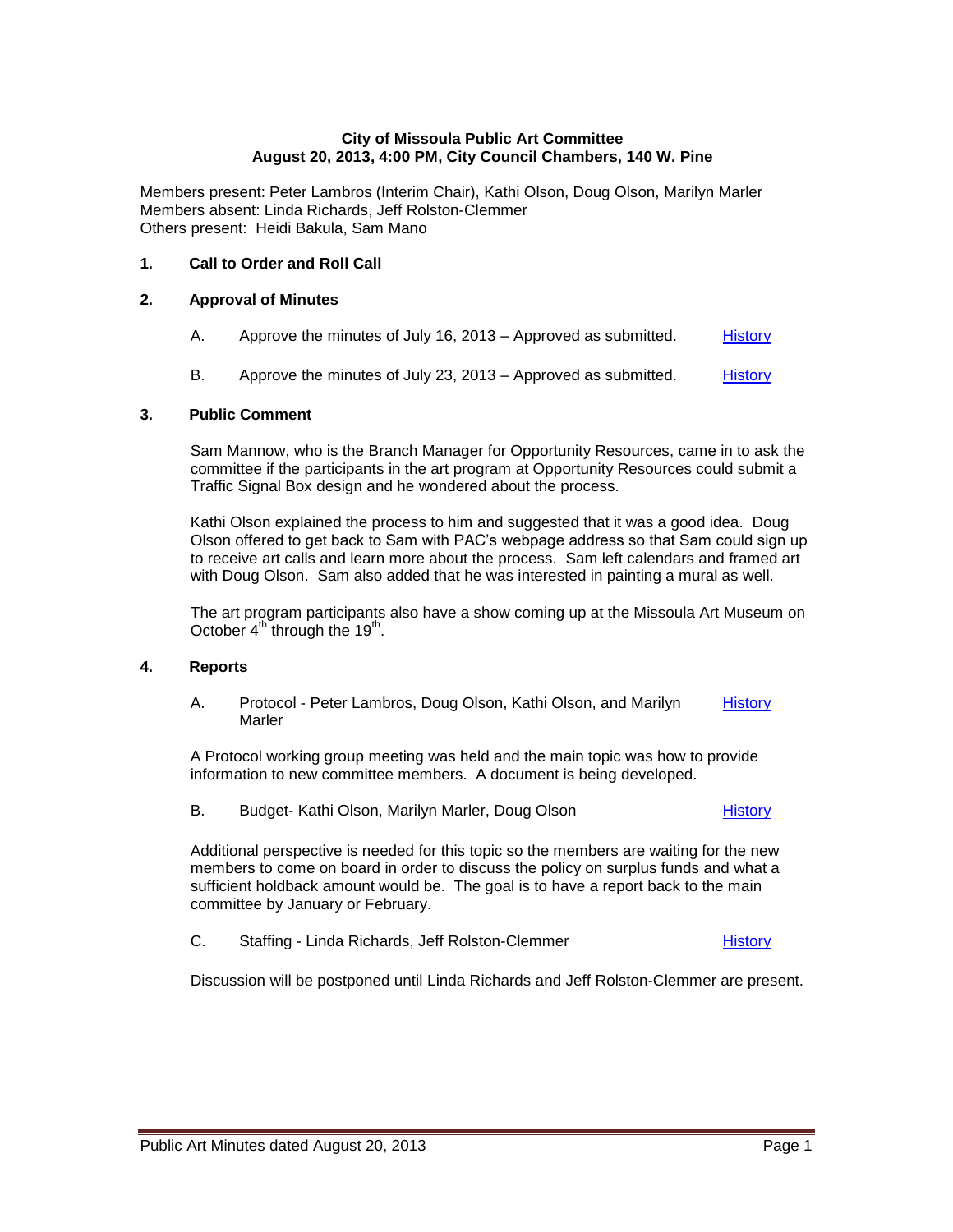# **5. Art Calls and Projects**

## A. Park Place **[History](http://missoula.siretechnologies.com/sirepub/item.aspx?itemid=13007) History History History**

Peter Lambros asked for the status on the polishing on the lower section of the sculpture. Kathi Olson said that the Artist, Mike Golins, was happy to do what was asked of him. He declined any help from the Parking Commission. She wondered if the committee could give an additional \$500 to him for labor or whatever he needed – half now and half when completed. An addendum to the contract prepared by Jim Nugent could be added to include the additional funds. Peter offered to work with Jim Nugent on the language. Marilyn Marler suggested he work with Leigh Griffing in Finance to get a check issued.

## B. Traffic Signal Boxes (TSB) [History](http://missoula.siretechnologies.com/sirepub/item.aspx?itemid=13008) History History History History History History

Kathi stated that the project was a success and that the dedication had been on the first Friday in August. One artist's box was still unfinished at Paxson and Brooks, there was a problem making the TSB look like the model. The artist decided to use vinyl instead.

The artist will retain half the installment and use the remainder to have a sign company reproduce the art in vinyl. Jim Nugent is making an addendum to the original contract. Kathi asked if \$100 could be allocated from PAC's administrative funds to offset the cost.

Doug Olson made a motion to allocate \$100 to offset the additional costs of the TSB. Marilyn Marler seconded the motion.

AYES: Marilyn Marler, Kathi Olson, Doug Olson, Peter Lambros ABSENT: Linda Richards, Jeff Rolston-Clemmer The motion passed.

The next art call for Traffic Signal Boxes would be in February or March of 2014 to be painted around June 2014. Marilyn stated that she would like to know more about the funding of this project and asked to see paperwork on the last two budget cycles.

### C. Silver Park [History](http://missoula.siretechnologies.com/sirepub/item.aspx?itemid=13009) and The Contract of the Silver Park History and The Silver Park History and The Silver Park History

Chris Behan, of the Missoula Redevelopment Agency, gave the following report:

- Met with Kerrie and the committee in February of 2013, then set up a meeting on site but has not heard from Kerrie since.
- Imperative that MRA and PAC move forward with deciding on the art in Silver Park.
- Still a possibility to decide on something other than the relics that MRA salvaged for the City, but that would be after the park is completed and the installed infrastructure may have to be torn up.
- PAC now needs to come up the process to get the art installed hire someone the committee is already aware of, do a call for artists, do a limited invitation to artists, etc.
- If PAC decides not to use the relics MRA can look at other ways to use them.
- $\bullet$  One idea is to have a main presentation area near the large pavilion  $-$  a 50 foot in diameter area with seating around it. The artifacts could be displayed there and electricity and water was available to use.
- The relics were to be installed the spring or early summer of 2013. Right now is not a good time because the park is being ripped up to install electricity and water.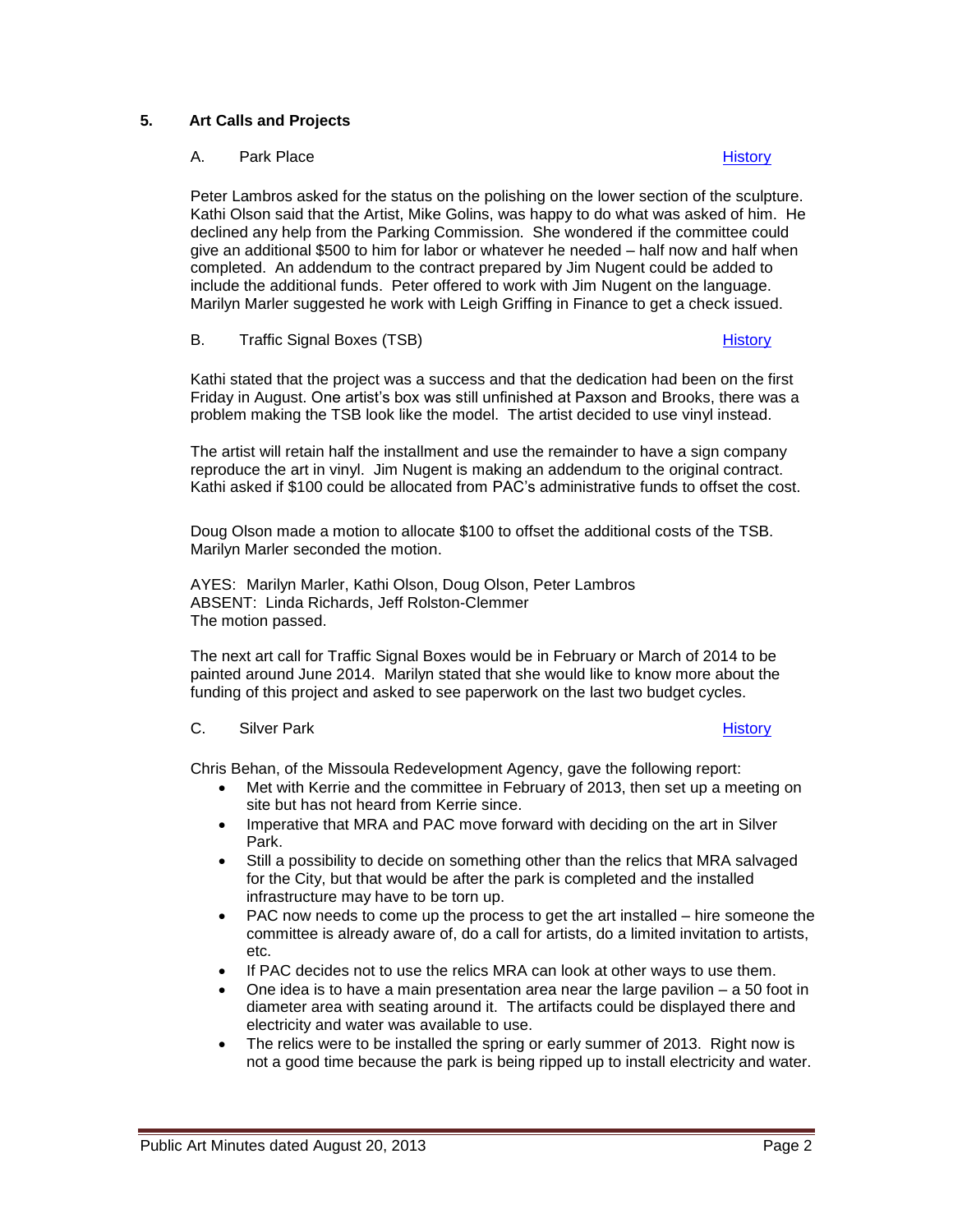Public Art Minutes dated August 20, 2013 **Page 3** Page 3

the infrastructure for the art pieces.

Might look like a park in September but MRA needs to know if they have to adjust

Marilyn Marler asked how long an art call would take. Kathi Olson responded two weeks to a month to put it together, than artists are given two months after the art call goes out to submit something.

Chris offered to arrange another tour so the committee or working group members might have a better idea for layout purposes.

Peter Lambros wondered if \$15,000 would be enough. It may only be enough for one art piece.

Chris Behan of MRA added the following:

- A water feature had previously been discussed, but the Parks Department has issues with the water feature since it would not be potable water.
- A water feature would also be hard to maintain, although since water is available a feature could be added later.

Marilyn suggested getting the art call going with the goal of sending it out in early spring. Kathi thought that was doable.

The working group for Silver Park will need to decide if the artist comes up with their own idea or if they are required to use the relics. Kathi added that there was not a working group set up for Silver Park yet.

Peter added that he would coordinate with Chris for a site visit, then the committee could look at choosing a location for the art and a working group can be formed to move forward on the art call. Kathi added that for a spring installation something needed to be selected before Thanksgiving. The spring of 2014 was pretty ambitious. Peter added that with the budget restrictions they might only get local or Montana artists. Kathi suggested looking for more money for a larger project. The 1% for art is derived from construction costs.

D. Sunday Streets Missoula **[History](http://missoula.siretechnologies.com/sirepub/item.aspx?itemid=13010)** History **History** History

The committee decided not to participate in Sunday Streets on September 8th due to lack of members.

E. MDA Proposed piece at Park Place [History](http://missoula.siretechnologies.com/sirepub/item.aspx?itemid=13011) History

Not discussed.

F. Donating Art to Splash [History](http://missoula.siretechnologies.com/sirepub/item.aspx?itemid=13015) History

Peter Lambros offered to contact Donna Gaukler at the Parks Department to find out more about the project.

G. Thank you plaques to Joan and Dana **[History](http://missoula.siretechnologies.com/sirepub/item.aspx?itemid=13016)** History

Peter Lambros will be emailing the committee about the plaques in order to keep it a surprise.